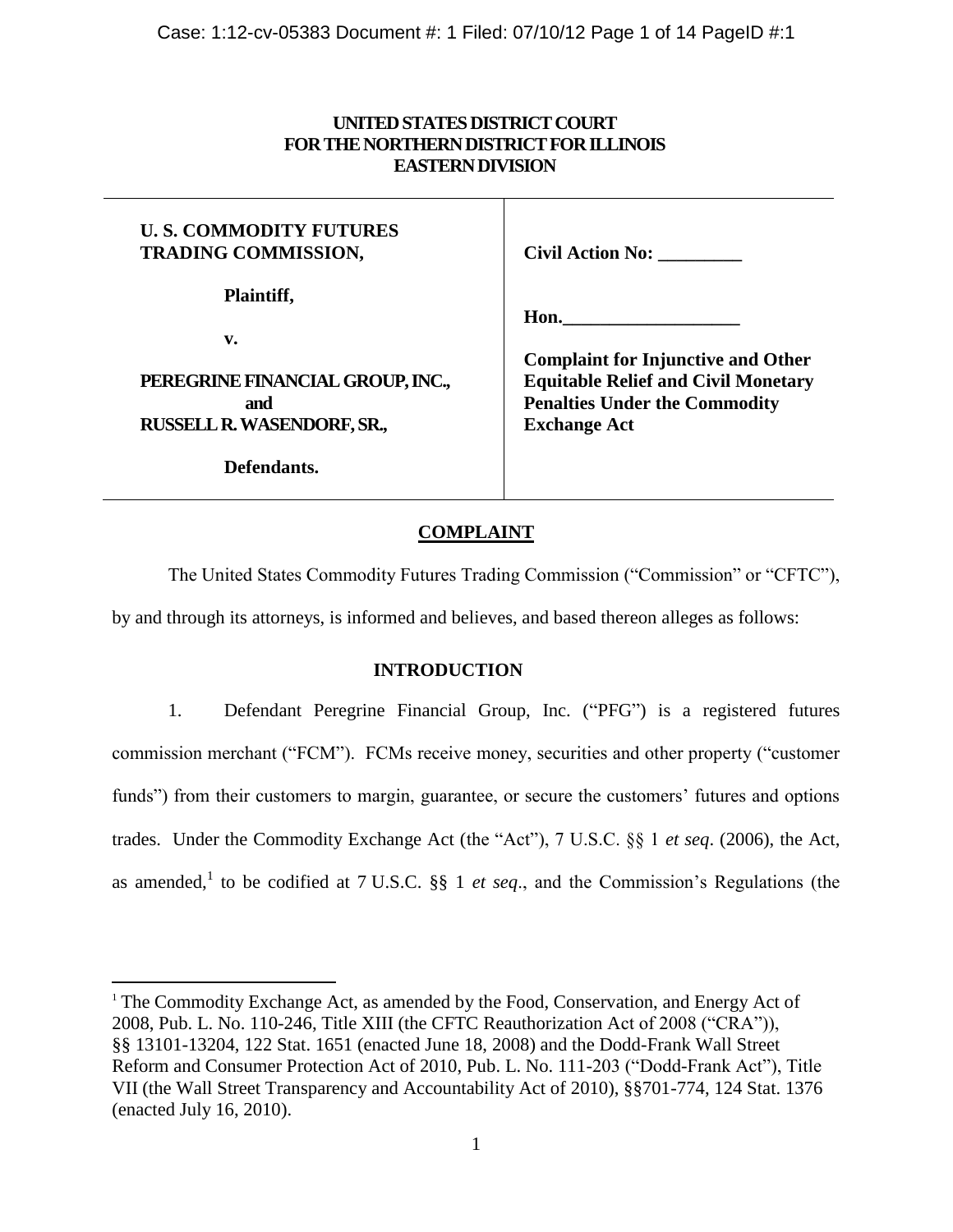#### Case: 1:12-cv-05383 Document #: 1 Filed: 07/10/12 Page 2 of 14 PageID #:2

"Regulations") promulgated thereunder, 17 C.F.R. §§ 1.1 *et seq.* (2011), FCMs are required to segregate and separately account for all customer funds.

2. From at least February 2010 through the present ("relevant time"), PFG and Russell R. Wasendorf, Sr., PFG's chief executive officer ("CEO") and sole owner, have failed to maintain adequate customer funds in segregated accounts. That shortfall exceeds and has exceeded \$200 million. PFG and Wasendorf have used customer funds for purposes other than those intended by its customers, and consequently, have misappropriated these funds. The whereabouts of the funds is currently unknown.

3. Additionally, during at least this same period, PFG and Wasendorf have filed false reports with the CFTC regarding the amount of customer segregated funds held by PFG.

4. By this conduct and further conduct described herein, PFG and Wasendorf have engaged, are engaging, or are about to engage in acts and practices that violate certain provisions of the Act, as amended, to be codified at 7 U.S.C. §§ 1 *et seq.,* and the Commission's Regulations, 17 C.F.R. §§ 1.1 *et seq.* (2012).

5. Accordingly, the CFTC brings this action pursuant to Section 6c of the Act, as amended, 7 U.S.C. § 13a-1, to enjoin PFG and Wasendorf's unlawful acts and practices and to compel their compliance with the Act and the Regulations. Moreover, unless immediately restrained and enjoined by this Court, additional PFG customer funds may be misappropriated or dissipated, and Defendants PFG and Wasendorf are likely to continue to engage in the acts and practices alleged in this Complaint and similar acts and practices, as more fully described below. Consequently, the Commission seeks a restraining order pursuant to  $6c(a)$  of the Act, as amended, 7 U.S.C. § 13a-1(a), prohibiting Defendants from destroying, altering or disposing of, or refusing to permit authorized representatives of the Commission to inspect, when and as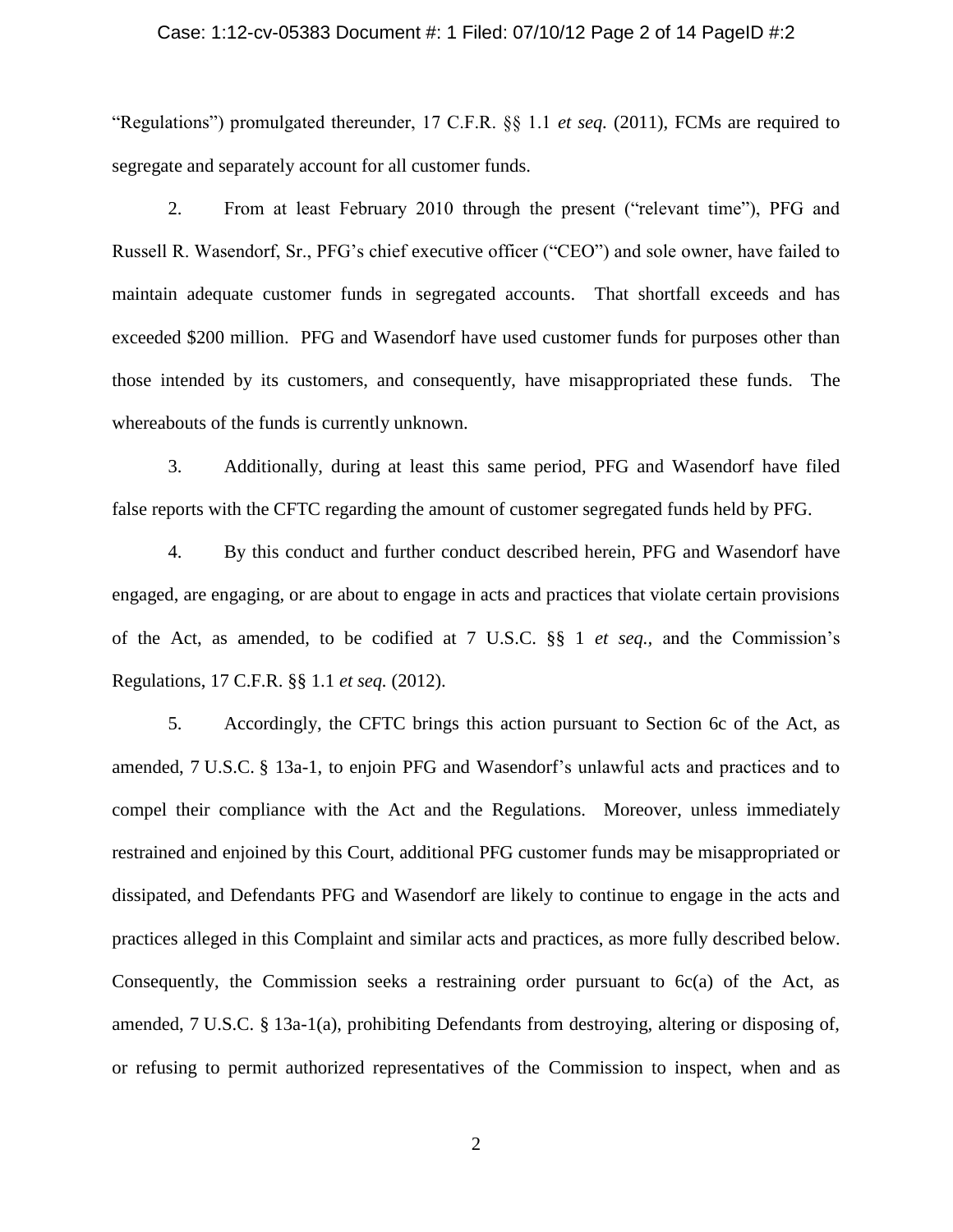#### Case: 1:12-cv-05383 Document #: 1 Filed: 07/10/12 Page 3 of 14 PageID #:3

requested, any books and records or other documents, and prohibiting any person from withdrawing, transferring, removing, dissipating, or disposing of any funds, assets, or other property. In addition, the Commission seeks remedial ancillary relief, including without limitation restitution, disgorgement, pre- and post-judgment interests, and such other equitable relief as this Court may deem necessary and appropriate, and civil monetary penalties.

## **JURISDICTION AND VENUE**

6. This Court has jurisdiction over this action pursuant to [Section 6c\(a\)](http://www.lexis.com/research/buttonTFLink?_m=cb60e38e05a534d661ad139be40760bc&_xfercite=%3ccite%20cc%3d%22USA%22%3e%3c%21%5bCDATA%5b2009%20U.S.%20Dist.%20LEXIS%20110537%5d%5d%3e%3c%2fcite%3e&_butType=4&_butStat=0&_butNum=58&_butInline=1&_butinfo=7%20U.S.C.%2013A-1&_fmtstr=FULL&docnum=3&_startdoc=1&wchp=dGLzVlz-zSkAA&_md5=73ec68e1bcd45e9cadedcbcde69dd655) of the Act, 7 [U.S.C. § 13a-1\(a\) \(2006\),](http://www.lexis.com/research/buttonTFLink?_m=cb60e38e05a534d661ad139be40760bc&_xfercite=%3ccite%20cc%3d%22USA%22%3e%3c%21%5bCDATA%5b2009%20U.S.%20Dist.%20LEXIS%20110537%5d%5d%3e%3c%2fcite%3e&_butType=4&_butStat=0&_butNum=59&_butInline=1&_butinfo=7%20U.S.C.%2013A-1&_fmtstr=FULL&docnum=3&_startdoc=1&wchp=dGLzVlz-zSkAA&_md5=5aec35253deefdb772b681f8c36399a4) which authorizes the Commission to seek injunctive relief against any person whenever it shall appear that such person has engaged, is engaging, or is about to engage in any act or practice constituting a violation of any provision of the Act or any rule, regulation, or order thereunder.

7. Venue properly lies with this Court pursuant to Section 6c(e) of the Act, 7 U.S.C. § 13a-1(e) (2006), in that Defendants are found in, inhabit and/or transact or have transacted business in this District, and Defendants' acts and practices in violation of this Act occurred, are occurring, and/or are about to occur within this District, among other places.

## **PARTIES**

8. The **U.S. Commodity Futures Trading Commission** is an independent federal regulatory agency charged by Congress with the responsibility for administering and enforcing the provisions of the Act, 7 U.S.C. §§ 1 et seq. (2006), the Act, as amended, to be codified at 7 U.S.C. §§ 1 et seq., and the Regulations promulgated thereunder, 17 C.F.R. §§ 1.1 et seq. (2012).

9. **Peregrine Financial Group Inc**. is and was at all relevant times a registered FCM located at 311 South Monroe St., Suite 1300, Chicago, Illinois.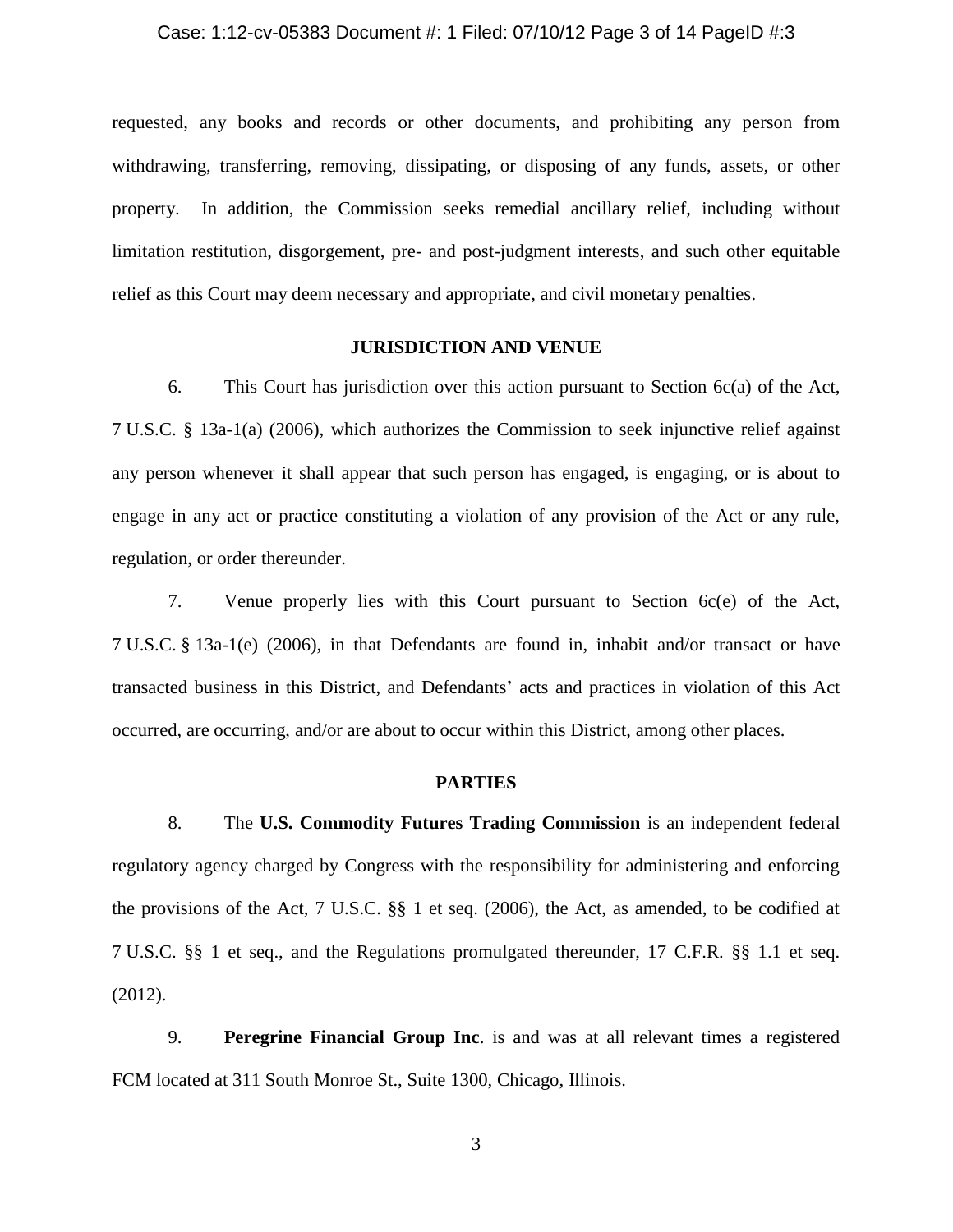10. Defendant **Russell R. Wasendorf, Sr**. resides in Cedar Rapids, Iowa. He is the CEO and sole owner of PFG. He has been registered with the Commission as an associated person ("AP") of PFG since 1992.

## **OTHER RELEVANT PARTIES**

11. The **National Futures Association** ("NFA") is a not-for-profit industry membership corporation formed as a registered futures association authorized under Section 17 of the Act, 7 U.S.C. § 21, that operates under the supervision of the CFTC. Its membership is comprised of FCMs and other futures professionals registered with the CFTC. The NFA is responsible, under CFTC oversight, for certain aspects of the regulation of these futures entities and their APs. It focuses primarily on the qualifications and proficiency, financial condition, retail sales practices, and business conduct of its members. At all relevant times to this Complaint, the NFA was PFG's designated self-regulatory organization ("DSRO") responsible for monitoring and auditing PFG for compliance with the minimum financial and related reporting requirements of the domestic exchanges of which PFG was a member.

### **STATUTORY BACKGROUND**

12. A futures commission merchant or "FCM" is defined in Section 1a(28) of the Act, as amended, to be codified at 7 U.S.C. § 1a(28), as any individual, association, partnership, corporation or trust that is engaged in soliciting or accepting orders for the purchase or sale of any commodity for future delivery and, "in or in connection with such solicitation or acceptance of orders, accepts any money, securities or property (or extends credit in lieu thereof) to margin, guarantee, or secure any trades or contracts that result or may result therefrom."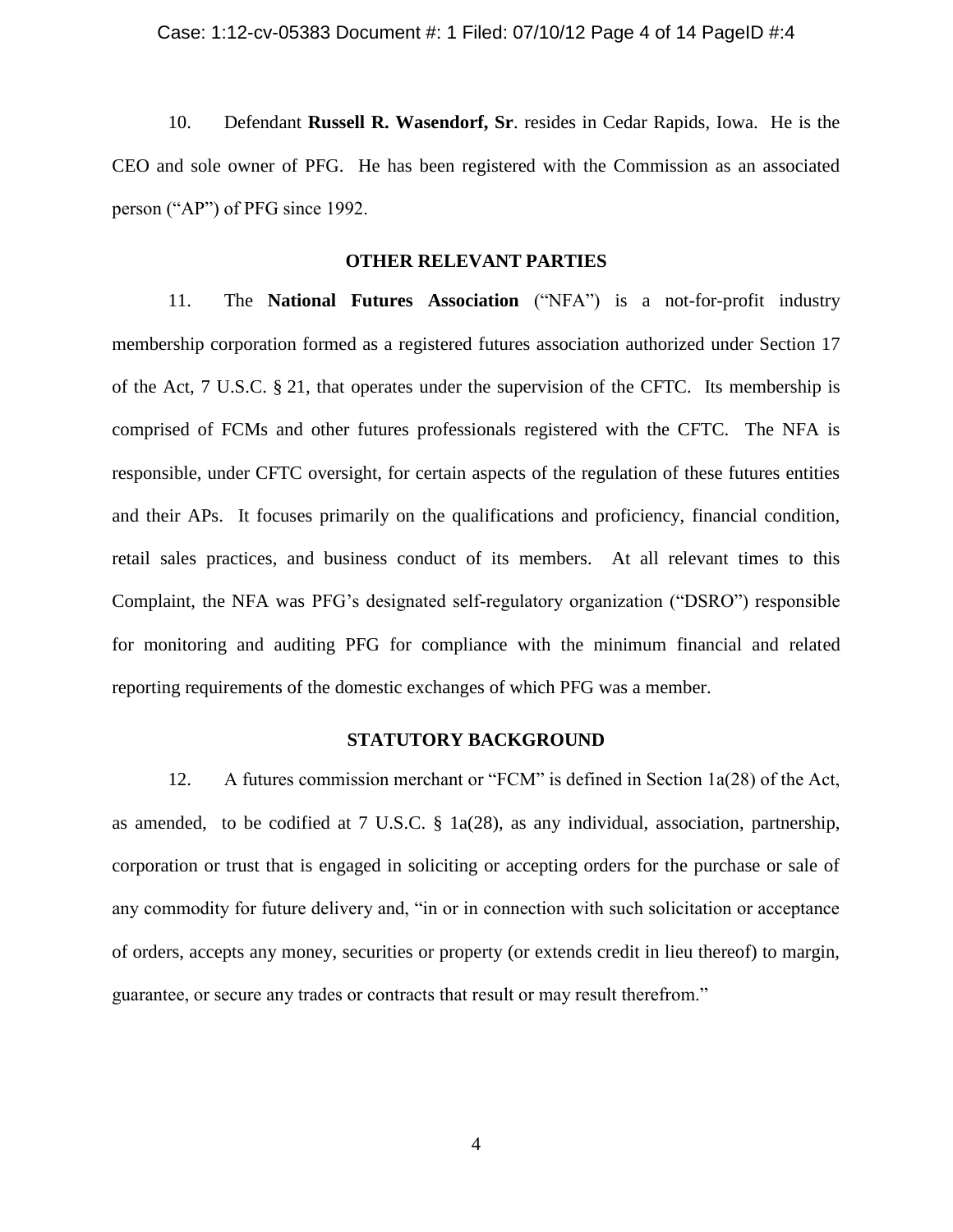### Case: 1:12-cv-05383 Document #: 1 Filed: 07/10/12 Page 5 of 14 PageID #:5

13. Customer funds are defined in Regulation 1.3(gg), 17 C.F.R. § 1.3(gg) (2012), as "all money, securities, and property received by a futures commission merchant or by a clearing organization from, for, or on behalf of customers or options customers."

14. Under Regulation 1.10(b), 17 C.F.R. § 1.10(b) (2012), with limited exception, FCMs must file monthly financial reports with the Commission through CFTC Form 1-FR-FCM, commonly known as a "1-FR" or "financial report." Pursuant to Regulation 1.32, 17 C.F.R. § 1.32 (2012), FCMs must also monitor and compute their segregation requirements and customer funds on deposit in segregated accounts on a daily basis and maintain copies of these reports, commonly known as a "daily segregation computation."

## **PFG AND WASENDORF FAILED TO SEGREGATE CUSTOMER FUNDS AND MISAPPROPRIATED THOSE FUNDS**

### **Background**

15. At all relevant times to this Complaint, PFG kept its segregated customer funds in account XXXX1845 ("1845 customer seg account") at a U.S. Bank branch in Cedar Falls, Iowa. Wasendorf controlled that account as one of its three signatories.

16. In July 2012, NFA conducted an audit of PFG. In connection with the audit, PFG represented to NFA that it held in excess of \$220 million in the 1845 customer seg account, when, in fact, that account held approximately only \$5.1 million.

17. On information and belief, on or about July 9, 2012, Wasendorf attempted to commit suicide at PFG offices in Cedar Rapids, Iowa. He is reported to be in a coma as a result of that attempt.

18. In the immediate aftermath of that incident, the staff of the NFA received information that Wasendorf may have falsified certain bank records.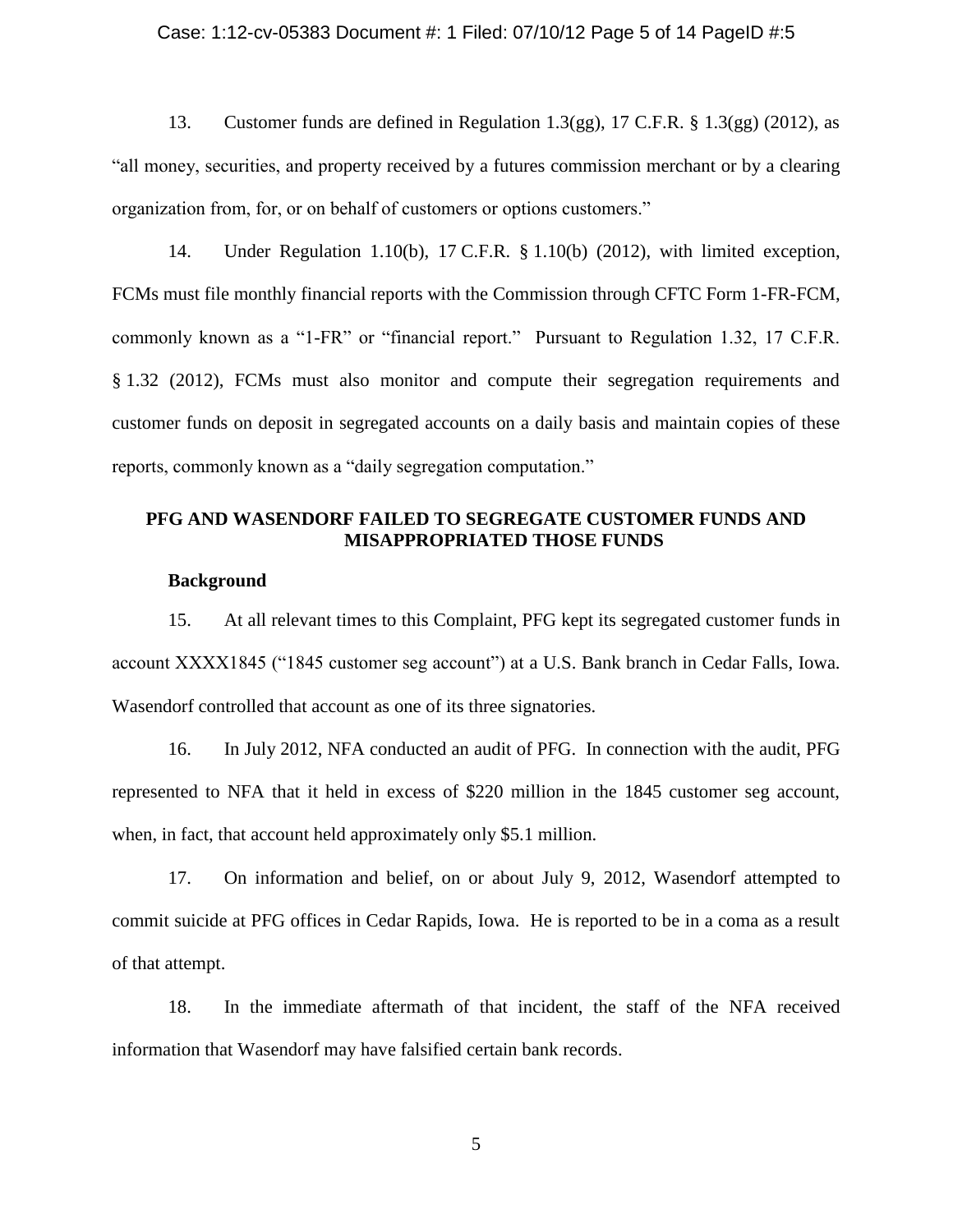# **PFG and Wasendorf Have Failed To Maintain Customer Funds in Segregation and Have Misappropriated At Least \$200 Million Of Customer Funds**

19. Since at least February 2010, PFG and Wasendorf have failed to maintain

adequate customer funds in segregated accounts and have misappropriated those customer funds

for purposes other than intended by its customers. In particular,

- a. On or about February 28, 2010, PFG records showed a balance of approximately \$207 million in the 1845 customer seg account. PFG had received at least that amount from customers. However, the actual balance in the account was less than \$10 million.
- b. On or about March 30, 2011, PFG records showed a balance of approximately \$218 million in the 1845 customer seg account. PFG had received at least that amount from customers. However, the actual balance in the account was less than \$10 million.
- c. On or about July 9, 2012, PFG records showed a balance of approximately \$225 million in the 1845 customer seg account. PFG had received at least that amount from customers. However, the actual balance in the account was approximately \$5 million.

# **PFG and Wasendorf Made False Statements in Documents Filed with the Commission**

20. In its capacity as an FCM, PFG filed monthly 1-FR statements with the CFTC.

One section of the 1-FR statements requires the reporting of "funds in segregation for customers

trading on U.S. Commodity Exchanges." Those statements are filed electronically.

21. Since August 15, 2011, Wasendorf filed and or caused to be filed at least three 1-

FR statements on behalf of PRG which falsely reported the amount of funds in customer segregated accounts.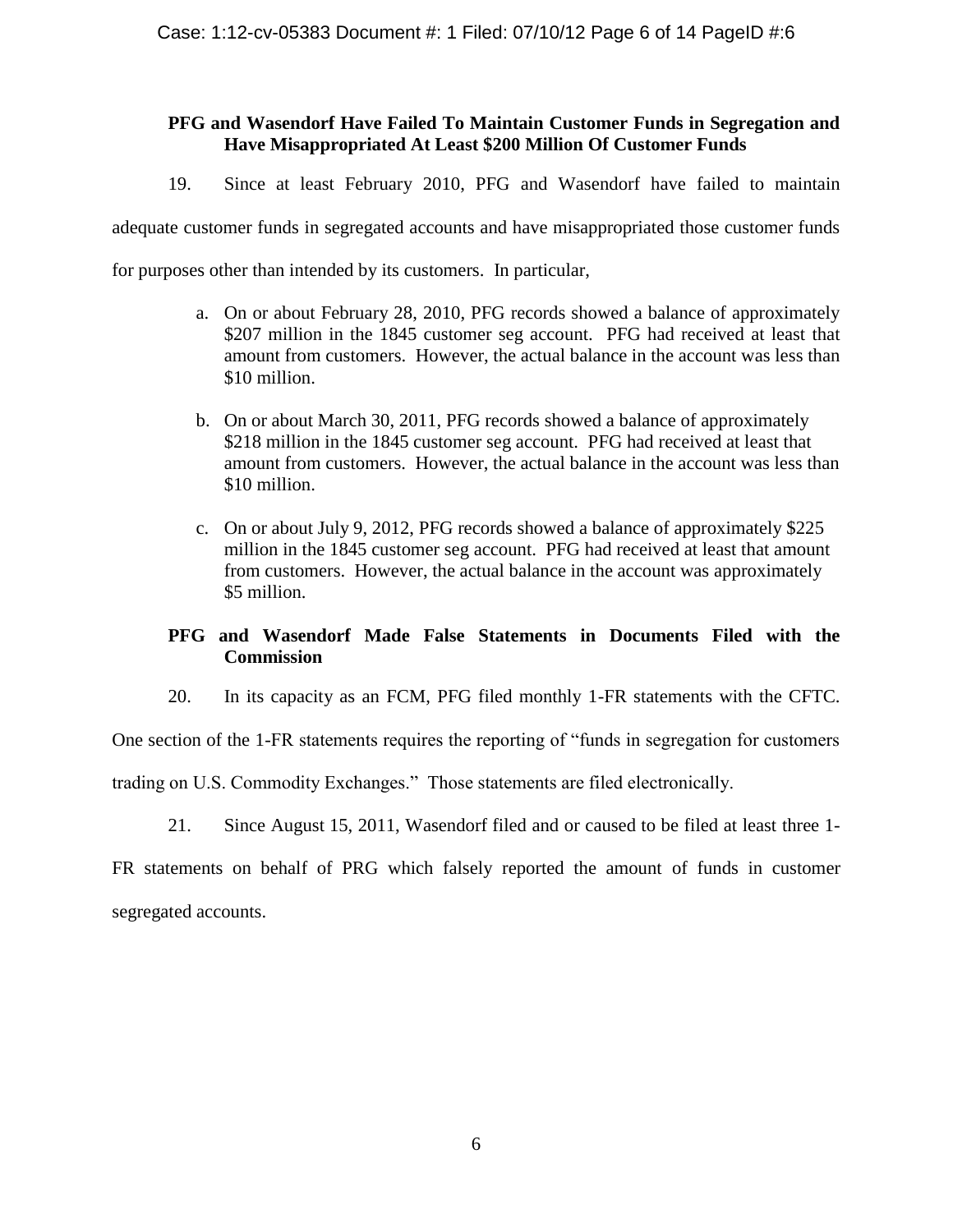# **I. VIOLATIONS OF THE COMMODITY EXCHANGE ACT AND COMMISION REGULATIONS Count I**

## **Violations of Section 4d(a) of the Act and Regulation 1.20(a): PFG and Wasendorf Failed to Segregate Customer Funds**

22. Paragraphs 1 through 21 are realleged and incorporated herein by reference.

23. Section 4d(a) of the Act, as amended, 7 U.S.C.§ 6d(a), makes it unlawful for an FCM to solicit or accept orders for the purchase or sale of any commodity for future delivery, or involving any contracts of sale of any commodity for future delivery, on or subject to the rules of any contract market unless it treats and deals with all money, securities, and property received by it to margin, guarantee, or secure the trades or contracts of any customer, or accruing to such customer as the result of such trades or contracts, as belonging to such customer.

24. Regulation 1.20(a), 17 C.F.R. § 1.20(a) (2012), requires in part that all customer funds be separately accounted for and segregated as belonging to commodity or option customers and deposited under an account name which clearly identifies them as such and shows that they are segregated as required by the Act and Regulations.

25. From at least February 2010 through the present, PFG, by and through Wasendorf, failed to treat customer funds as belonging to its customers and failed to segregate and separately account for customer funds. By this conduct, PFG and Wasendorf violated Section 4d(a) of the Act, as amended, 7 U.S.C. § 6d(a), and Regulation 1.20(a) (2012).

26. Wasendorf controlled PFG and did not act in good faith or knowingly induced, directly or indirectly, the acts constituting PFG's violations alleged in this count. Wasendorf is therefore additionally liable for PFG's violations of Section 4d(a) of the Act, as amended, 7 U.S.C. §6d(a), and Regulation 1.20(a), 17 C.F.R. §1.20(a) (2012), as a controlling person pursuant to Section 13(b) of the Act, 7 U.S.C. § 13c(b) (2006).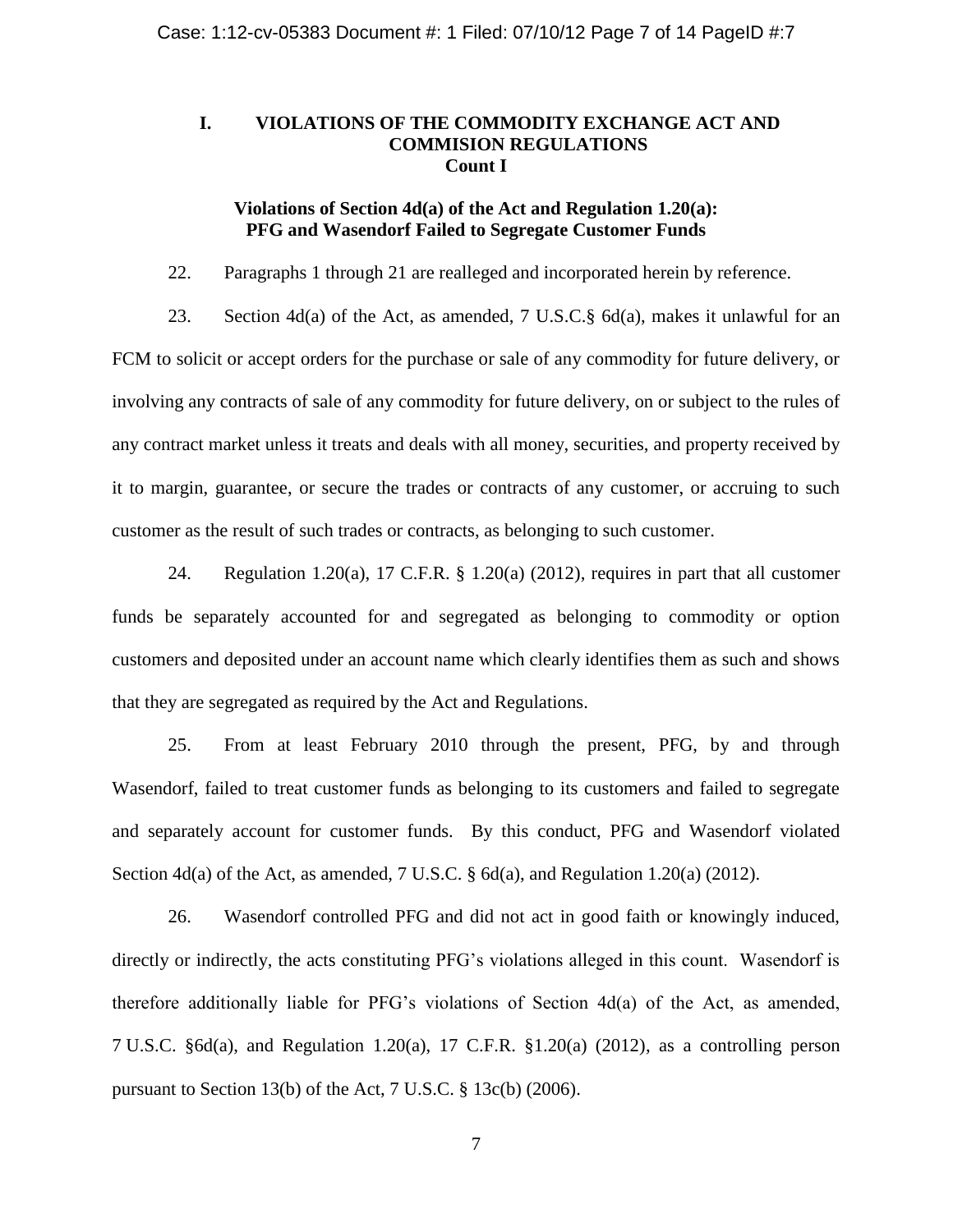#### Case: 1:12-cv-05383 Document #: 1 Filed: 07/10/12 Page 8 of 14 PageID #:8

27. Each and every day that PFG failed to segregate customer funds constitutes a separate and distinct violation of Section  $4d(a)$  of the Act, as amended, 7 U.S.C. §6d(a), and Regulation 1.20(a), 17 C.F.R. § 1.20(a) (2012).

# **Count II Violations of Section 4b(a)(1)(A), (C) of the Act, as amended: Fraud by Misappropriation**

28. Paragraphs 1 through 21 are realleged and incorporated herein by reference.

29. Section  $4b(a)(1)(A)$ , (C) of the Act, as amended, 7 U.S.C.  $§6b(a)(1)(A)$ , (C), makes it unlawful for any person, in or in connection with any order to make, or the making of, any contract of sale of any commodity in interstate commerce or for future delivery that is made, or to be made, on or subject to the rules of a designated contract market, for or on behalf of any other person: (A) to cheat or defraud or attempt to cheat or defraud such other person; or (C) willfully to deceive or attempt to deceive such other person by any means whatsoever in regard to any order or contract or the disposition or execution of any order or contract, or in regard to any act of agency performed, with respect to any order or contract for such other person.

30. By misappropriating customer funds for purposes other than those intended by its customers, PFG, by and through Wasendorf, and Wasendorf individually, violated Section  $4b(a)(1)(A)$ , (C) of the Act, as amended, 7 U.S.C. §  $6b(a)(1)(A)$ , (C).

31. Wasendorf controlled PFG and did not act in good faith or knowingly induced, directly or indirectly, the acts constituting PFG's violations alleged in this count. Wasendorf is therefore additionally liable for PFG's violations of Section  $4b(a)(1)(A)$ , (C) of the Act, as amended, 7 U.S.C. §  $6b(a)(1)(A)$ , (C) as a controlling person pursuant to Section 13(b) of the Act, 7 U.S.C. § 13c(b) (2006).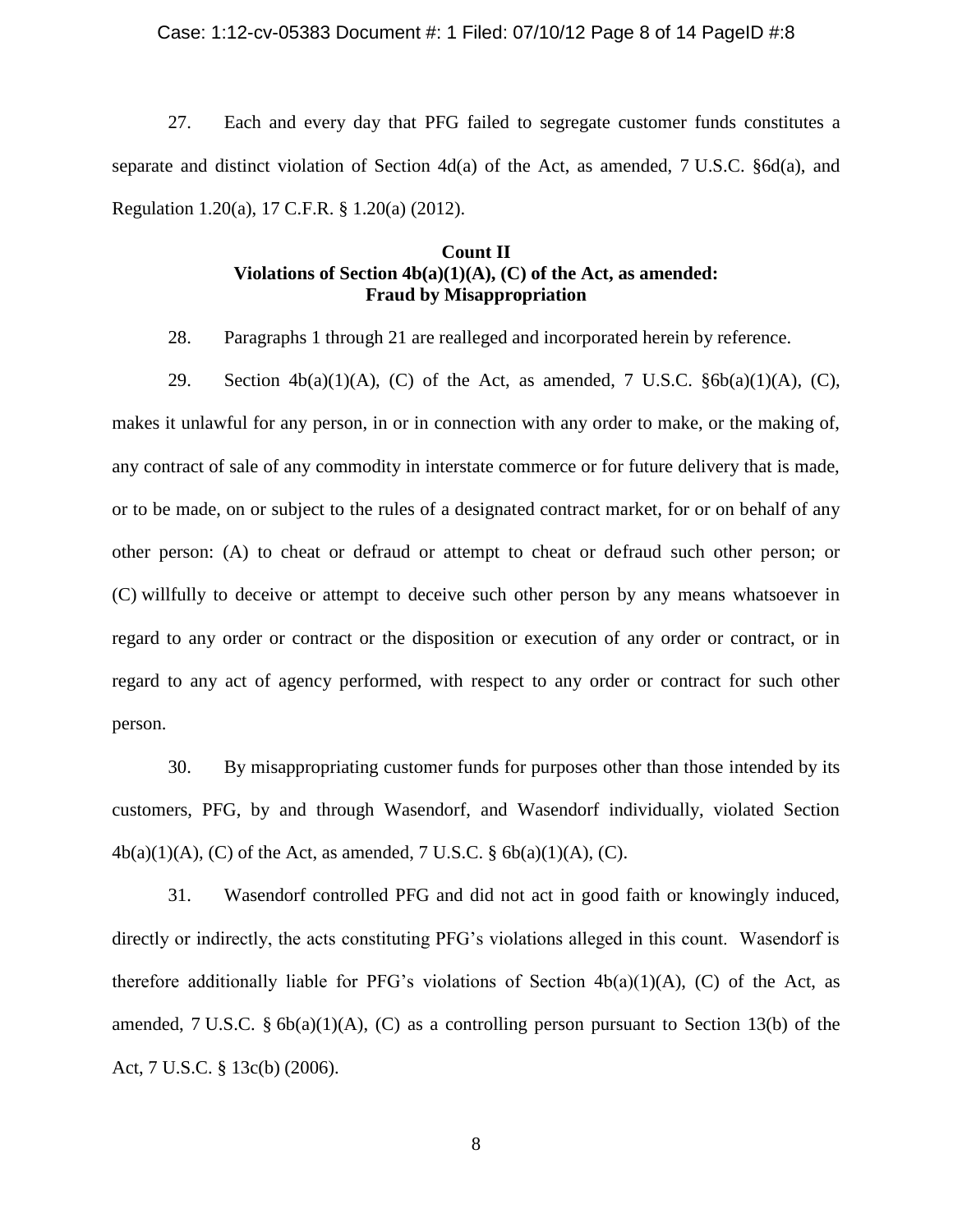#### Case: 1:12-cv-05383 Document #: 1 Filed: 07/10/12 Page 9 of 14 PageID #:9

32. Each and every day that PFG and Wasendorf misappropriated customer funds for purposes other than those intended by its customers constitutes a separate and distinct violation of Section  $4b(a)(1)(A)$ , (C) of the Act, as amended, 7 U.S.C. §  $6b(a)(1)(A)$ , (C).

### **Count III**

# **Violation of Section 6(c)(2) of the Act: Making False Statement of Material Facts to the Commission**

33. Paragraphs 1 through 21 are realleged and incorporated herein by reference

34. By filing false 1-FR statements with the Commission on and after August 15, 2011, PFG, by and through Wasendorf, and Wasendorf individually, violated Section  $6(c)(2)$  of the Act, as amended, 7 U.S.C. §§ 9, 15.

35. Wasendorf controlled PFG and did not act in good faith or knowingly induced, directly or indirectly, the acts constituting PFG's violations alleged in this count. Wasendorf is therefore additionally liable for PFG's violations of Section 6(c)(2) of the Act, as amended, 7 U.S.C. §§ 9, 15.

36. Each and every false 1-FR statement that PFG and Wasendorf filed with the Commission constitutes a separate and distinct violation of Section  $6(c)(2)$  of the Act, as amended, 7 U.S.C. §§ 9, 15.

### **II. RELIEF REQUESTED**

WHEREFORE, for the reasons stated above, the Commission respectfully requests that this Court, as authorized by Section 6c of the Act, as amended, to be codified at 7 U.S.C. § 13a-1 (Supp. III 2009), and pursuant to its own equitable powers:

A. Enter an statutory restraining order with notice pursuant to Section  $6c(a)$  of the Act, 7 U.S.C. § 13a-1(a) (Supp. III 2009), restraining Defendants and all persons insofar as they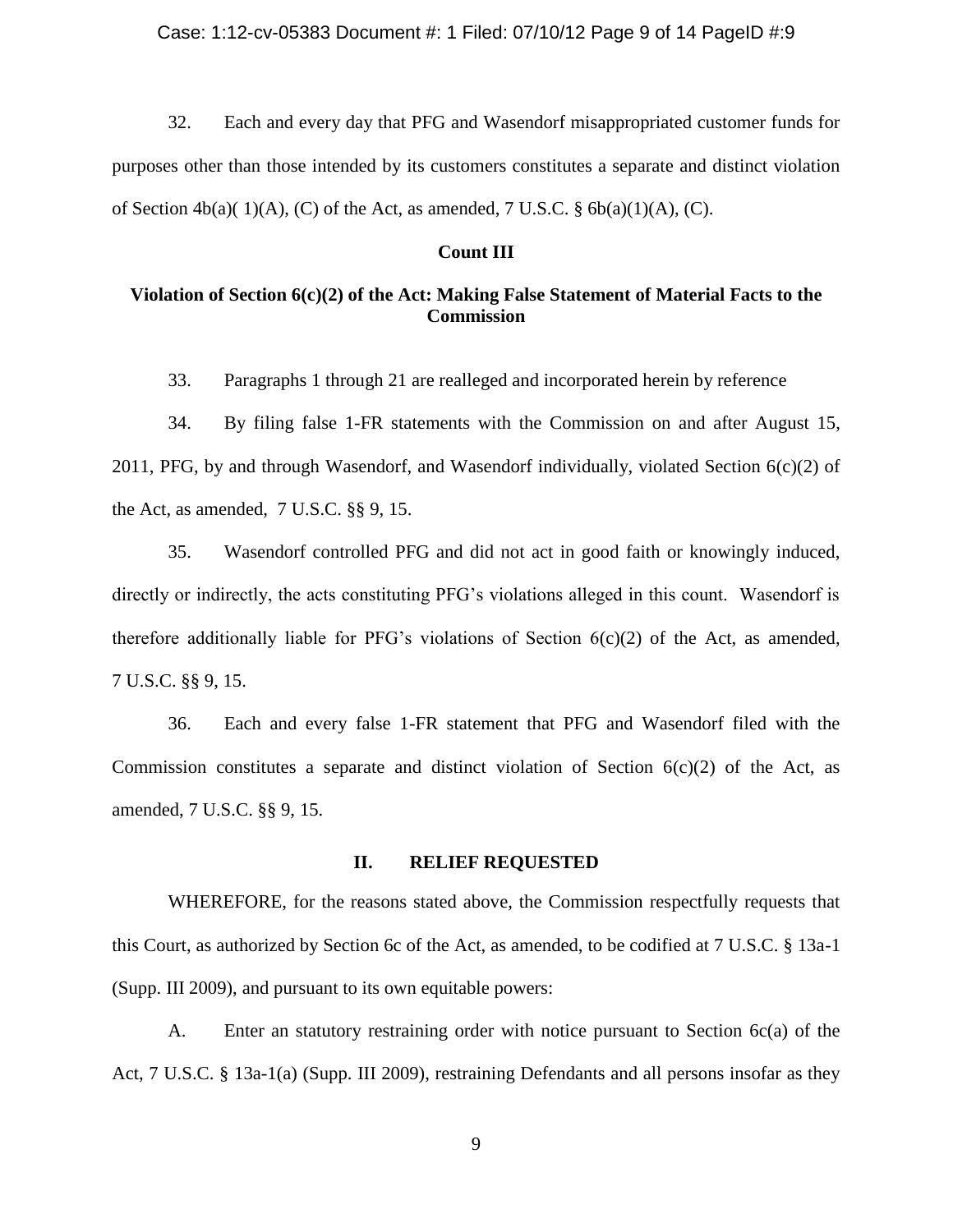#### Case: 1:12-cv-05383 Document #: 1 Filed: 07/10/12 Page 10 of 14 PageID #:10

are acting in the capacity of Defendants' agents, servants, successors, employees, assigns and attorneys, and all persons insofar as they are acting in active concert or participation with Defendants who receive actual notice of such order by personal service or otherwise, from directly or indirectly:

1. destroying, mutilating, concealing, altering or disposing of any books and records, documents, correspondence, brochures, manuals, electronically stored data, tape records or other property of Defendants, wherever located, including all such records concerning Defendants' business operations;

2. refusing to permit authorized representatives of the Commission to inspect, when and as requested, any books and records, documents, correspondence, brochures, manuals, electronically stored data, tape records or other property of Defendants, wherever located, including all such records concerning Defendants' business operations; and

3. withdrawing, transferring, removing, dissipating, concealing or disposing of, in any manner, any funds, assets or other property, wherever situated, including, but not limited to, all funds, personal property, money or securities held in safes or safety deposit boxes and all funds on deposit in any financial institution, bank or savings and loan account held by, under the actual or constructive control of or in the name of Defendants; and

B. As part of the statutory restraining order, appoint a temporary receiver to administer the statutory restraining order and perform such other duties that the Court may consider appropriate;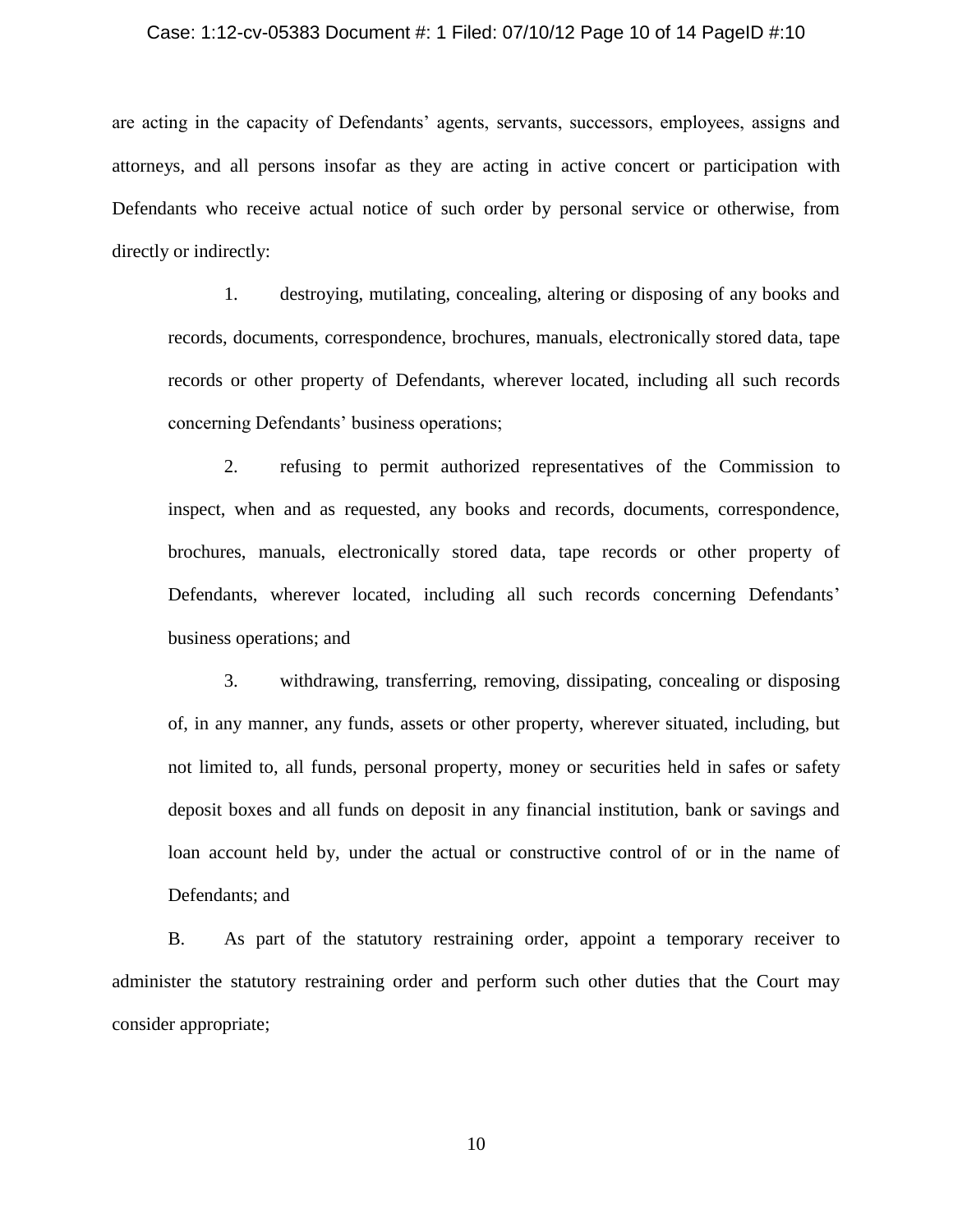#### Case: 1:12-cv-05383 Document #: 1 Filed: 07/10/12 Page 11 of 14 PageID #:11

C. Enter an order of preliminary injunction directing that Defendants make an accounting to the Court of all of Defendants' assets and liabilities, together with all funds Defendants received from and paid to customers and other persons in connection with forex, commodity futures options on commodity futures and retail commodity transactions entered into on a leveraged or financed basis or purported forex, commodity futures and options on commodity futures and retail transactions entered into on a leveraged or financed basis, including the names, mailing addresses, email addresses and telephone numbers of any such persons from whom they received such funds from January 1, 2008 to the date of such accounting, and all disbursements for any purpose whatsoever of funds received from customers, including salaries, commissions, fees, loans and other disbursements of money and property of any kind, from January 1, 2008 to and including the date of such accounting;

D. Enter orders of preliminary and permanent injunction enjoining Defendants, and all persons insofar as they are acting in the capacity of their agents, servants, employees, successors, assigns and attorneys, and all persons insofar as they are acting in active concert or participation with Defendants who receive actual notice of such order by personal service or otherwise, from directly or indirectly engaging in conduct in violation of Sections 4d(a),  $4b(a)(1)(A)$ , (C), and  $6(c)(2)$  of the Act, as amended, to be codified at 7 U.S.C. § 6d(a), 6b(a)(1)(A), (C), and 9(2), and Regulation 1.20(a), 17 C.F.R. § 1.20(a) (2012);

E. Enter further orders of preliminary and permanent injunction enjoining Defendant Wasendorf from:

1. trading on or subject to the rules of any registered entity (as that term is defined in Section 1a of the Act, as amended, 7 U.S.C. § 1a;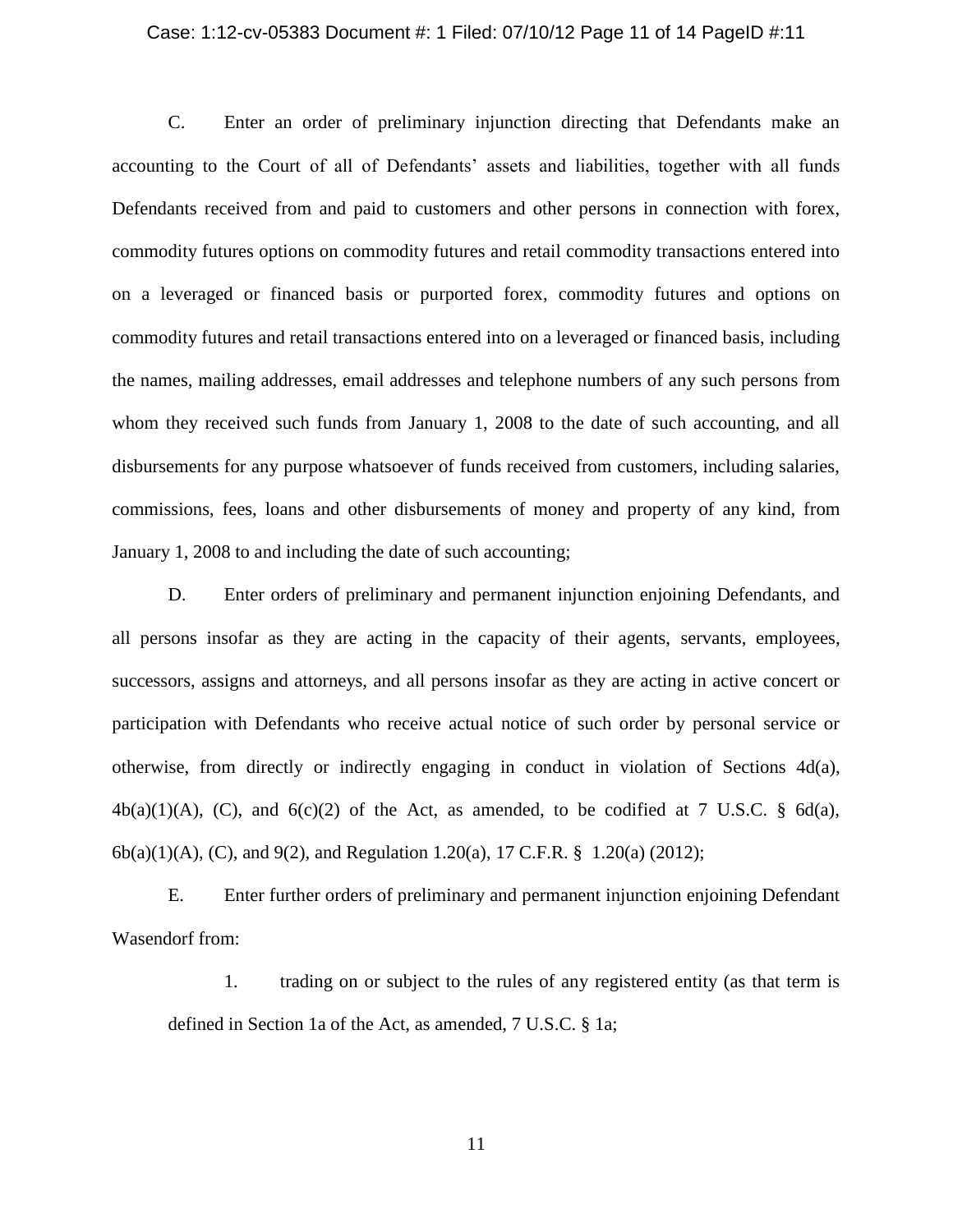#### Case: 1:12-cv-05383 Document #: 1 Filed: 07/10/12 Page 12 of 14 PageID #:12

2. entering into any transactions involving commodity futures, options on commodity futures, commodity options (as that term is defined in Commission Regulation 1.3(hh), 17 C.F.R. § 1.3(hh) (2012)) ("commodity options"); security futures products, and/or foreign currency (as described in Sections  $2(c)(2)(B)$  and  $2(c)(2)(C)(i)$  of the Act, as amended, 7 U.S.C.  $\S$  2(c)(2)(B) and 2(c)(2)(C)(i)) ("forex contracts") for any personal or proprietary account or for any account in which he has a direct or indirect interest;

3. having any commodity futures, options on commodity futures, commodity options, security futures products, and/or forex contracts traded on his behalf;

4. controlling or directing the trading for or on behalf of any other person or entity, whether by power of attorney or otherwise, in any account involving commodity futures, options on commodity futures, commodity options, security futures products, and/or forex contracts;

5. soliciting, receiving or accepting any funds from any person for the purpose of purchasing or selling any commodity futures, options on commodity futures, commodity options, security futures products, and/or forex contracts,;

6. applying for registration or claiming exemption from registration with the Commission in any capacity, and engaging in any activity requiring such registration or exemption from registration with the Commission, except as provided for in Regulation 4.14(a)(9), 17 C.F.R. § 4.14(a)(9) (2012);

7. acting as a principal (as that term is defined in Regulation 3.1(a), 17 C.F.R. § 3.1(a) (2012)), agent or any other officer or employee of any person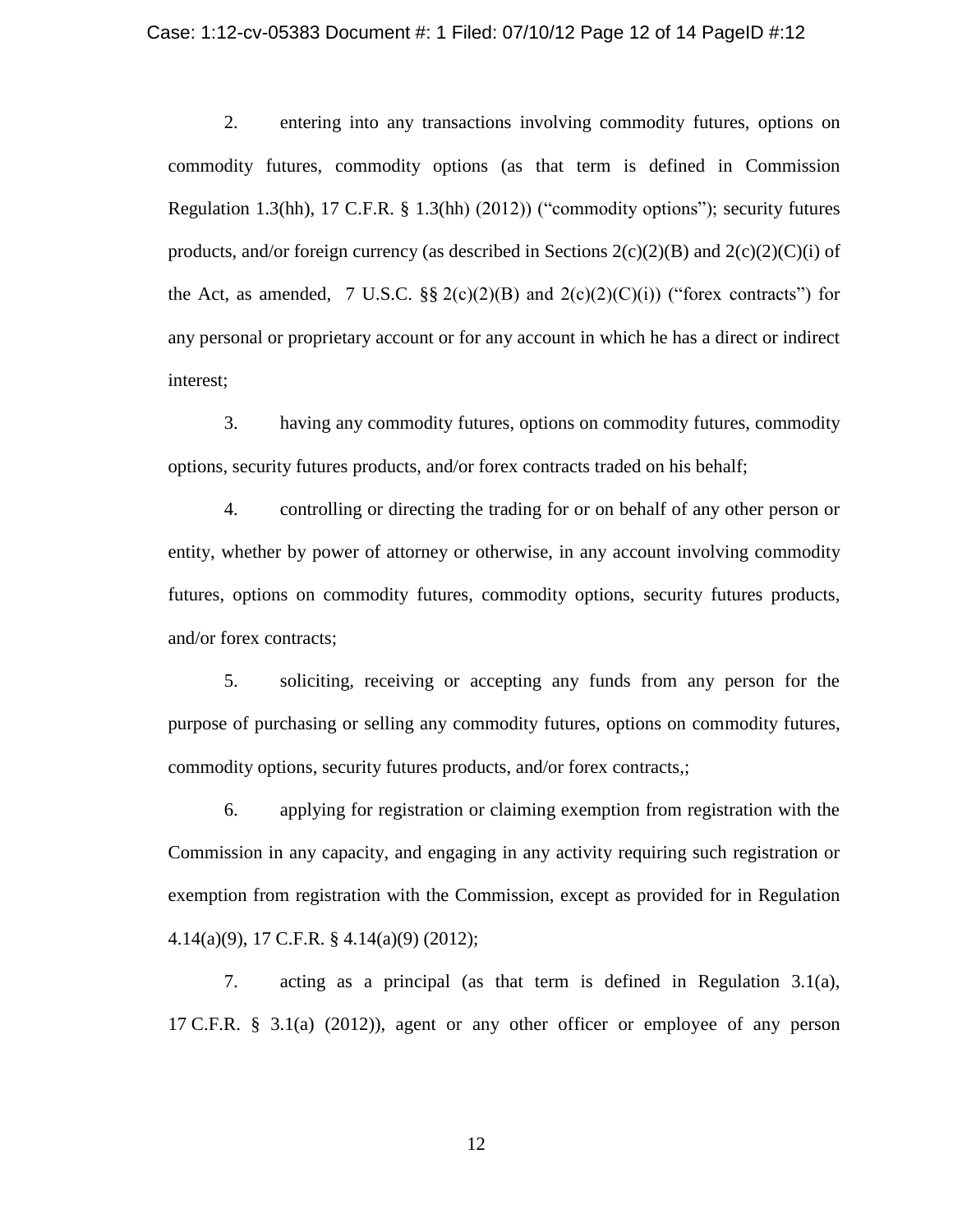#### Case: 1:12-cv-05383 Document #: 1 Filed: 07/10/12 Page 13 of 14 PageID #:13

registered, exempted from registration or required to be registered with the Commission, except as provided for in Regulation 4.14(a)(9), 17 C.F.R.  $\S$  4.14(a)(9) (2012);

F. Enter an order directing Defendants to make full restitution to every person or entity whose funds Defendants received or caused another person or entity to receive as a result of acts and practices that constituted violations of the Act as described herein, and pre- and postjudgment interest thereon from the date of such violations;

G. Enter an order directing Defendants, and any successors thereof, to disgorge, pursuant to such procedure as the Court may order, all benefits received including, but not limited to, salaries, commissions, loans, fees, revenues and profits derived, directly or indirectly, from acts or practices which constitute violations of the Act and Regulations as described herein, including pre-judgment interest thereon from the date of such violations;

H. Enter an order assessing a civil monetary penalty against Defendants and any successors thereof, in the amount of the higher of \$140,000 for each violation of the Act or Regulations committed or triple the monetary gain to each Defendant for each violation of the Act or Regulations described herein occurring on or after October 23, 2008, plus post-judgment interest;

I. Enter an order requiring Defendants, and any successors thereof, to pay costs and fees as permitted by 28 U.S.C. §§ 1920 and 2412(a)(2); and

J. Order such other and further remedial ancillary relief as the Court may deem appropriate.